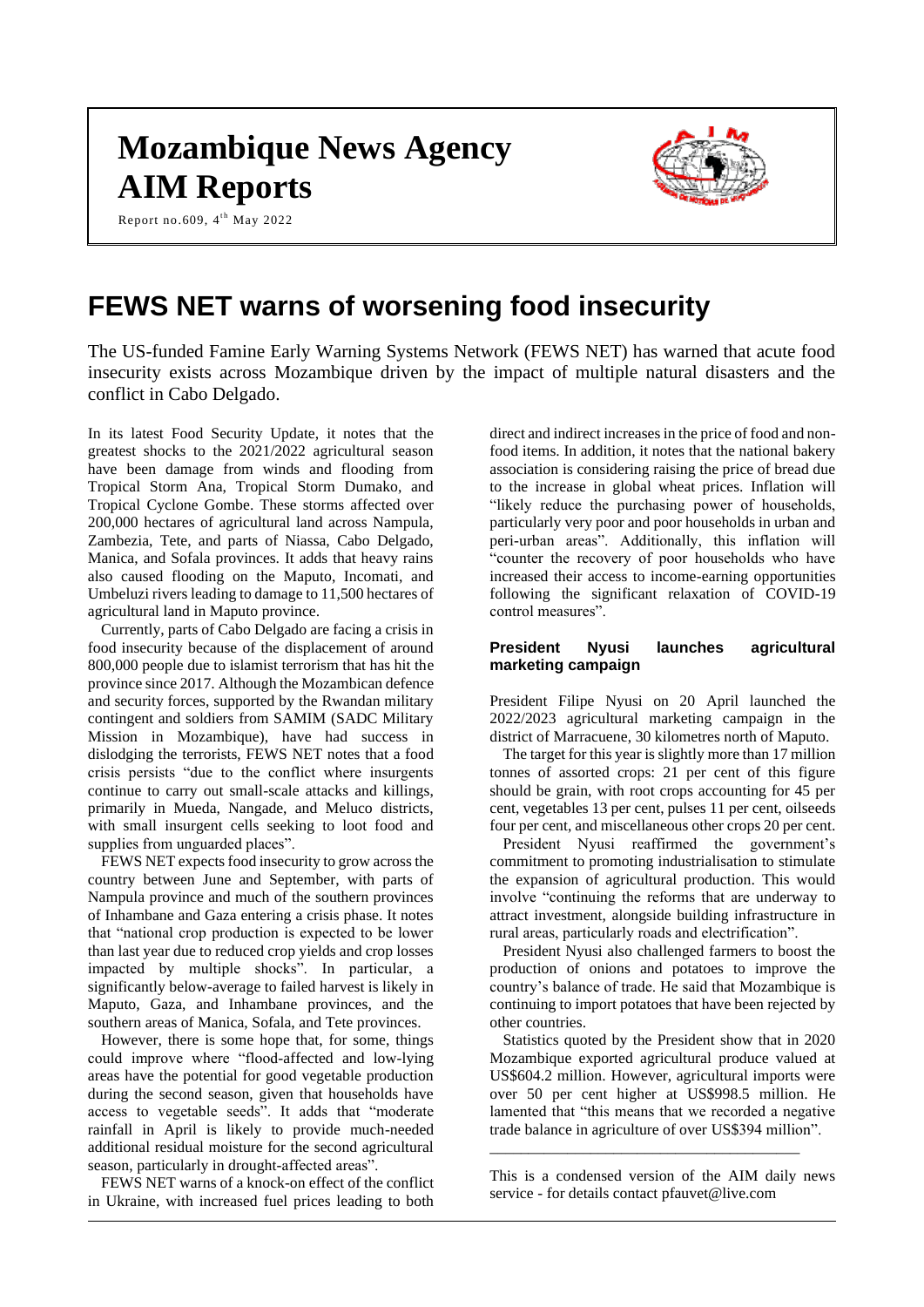# **WFP cuts food rations due to funding shortfall**

The United Nations' World Food Programme (WFP) has cut its life-saving food assistance to over 900,000 people in northern Mozambique due to a lack of funds. As a result, only half rations will be provided until further funding is confirmed.

Islamist terrorism since 2017 has forced around 800,000 people to flee from their homes and livelihoods in parts of the northern province of Cabo Delgado. Although the Mozambican defence and security forces, supported by the Rwandan military contingent and soldiers from SAMIM (SADC Military Mission in Mozambique), have had success in dislodging the terrorists, many people are still waiting for more stability before returning home.

WFP provides food assistance to these people and host communities. However, in its latest country brief, WFP points out that it needs US\$17.3 million per month to sustain its operations in the north and laments that if additional funds are not received in a timely manner, a complete pipeline break is expected in June.

In response to the funding crisis, WFP is moving away from providing assistance focusing on those that have been displaced towards assisting those that it assesses as being the most vulnerable. In a related move, it is helping people to rebuild their lives by providing 44,000 people in five districts in the province with agricultural kits for the main planting season.

WFP notes that "following two decades of relative peace and stability, the intensification of violence in Cabo Delgado province since 2017 threatens lives and socio-economic development". It adds that "Mozambique is one of the most disaster-prone countries in the world, with drought and pests regularly affecting staple crops, while extreme weather events, particularly cyclones and tropical storms, lead to agricultural losses, destroyed infrastructure, assets and livelihood, and internal displacement".

In March, WFP assisted 1.37 million people nationwide with food assistance, cash-based transfers, and agricultural kits. However, it warns that keeping these operations going until September will cost US\$157 million.

#### **Health Minister warns of Covid-19 fifth wave**

Health Minister Armindo Tiago has warned of the possibility that a fifth wave of Covid-19 may hit the country, with the main concern being the current increase in Covid-19 cases in South Africa. Tiago pointed out this could be reflected in Mozambique if the public let its guard down and abandoned preventive measures. "Our experience with the previous waves is that, whenever a wave begins in South Africa, the increase in the number of cases also happens in Mozambique", said the Minister.

Nonetheless, because of the success of Mozambique's mass vaccination campaign, Tiago expected new cases to be mild.

According to the Health Ministry's daily bulletins on Covid-19, new cases are being diagnosed at the rate of just a handful a day. Thus, the latest Ministry press release said that on 2 May only one case was identified.

Since the start of the pandemic, 1,313,728 people have been tested in Mozambique for the coronavirus that causes Covid-19. The total number of Covid-19 cases diagnosed in Mozambique to 225,387.

#### **Muslim leaders reject terrorism**

The Muslim community in Mozambique on 2 May celebrated the end of the fasting month of Ramadan with appeals to peace and harmony, particularly in the northern province of Cabo Delgado which has been ravaged by terrorist attacks perpetrated by jihadist groups since October 2017.

In Nampula province, Sheik Abdul Latifo stressed that Muslims repudiate armed violence and will cooperate with the government to identify those who are using Islam to manipulate and murder. "We are facing the problem of terrorism in Cabo Delgado", he said. "They are killing our fellow countrymen, burning down houses, destroying public and private buildings, and looting property. These bandits are trying, without success, to use the name of Islam, they have tried to use the name of Allah in their raids".

"They are trying to besmirch the good name of Islam", said Latifo. "They have forgotten that, in Islam, human blood is sacred and must not be shed".

Addressing the terrorists, he said, "We shall show society what Islam is. We shall warn our young people not to fall into your poisonous traps. We shall block any attempts to turn our youths into your instruments".

Nampula provincial governor Manuel Rodrigues added, "We would urge our Muslim brothers to multiply their efforts to make our society a space for peaceful and harmonious co-existence between citizens of different religious beliefs".

In Cabo Delgado, provincial governor Valige Tauabo, visiting Palma, one of the districts worst hit by terrorism, stressed the role of the Muslim community in resilience against armed violence. He urged the public to remain vigilant against people trying to disturb the province in the name of religion.

In Maputo, Muslims spoke up against the renewed wave of kidnappings in the city, and the inability of the police to deal with them. Recently, two young men were kidnapped in the city and nothing has been heard of them since. The kidnappers' main targets are businesspeople, many of whom are Muslims.

Khalid Cassam, said, "the police should improve their work. We know it is not easy with the existing resources, but something must be done. We should not be living constantly in fear. The stability of a country depends essentially on the security of its people".

This was the first time in three years that Mozambican Muslims celebrated the end of Ramadan in large public gatherings. In 2020 and 2021, such gatherings were cancelled due to the Covid-19 pandemic.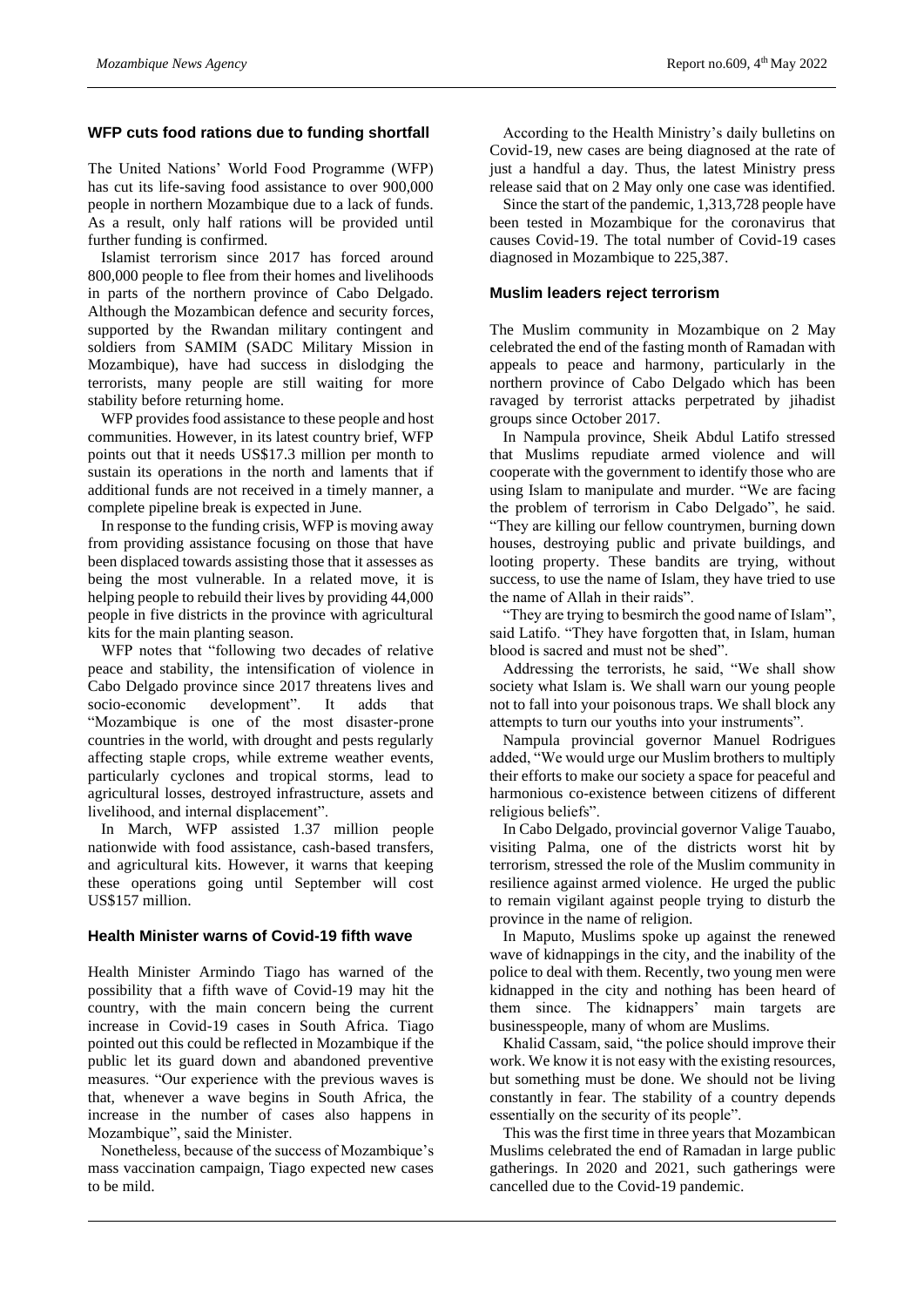#### **Mozambique will not abandon coal mining**

The Mozambican government has ruled out abandoning the mining of coal as part of the energy transition advocated by the United Nations in order to meet the target of reducing carbon emissions by 2030.

The government justifies this position on the grounds that coal remains a major Mozambican export and makes a crucial contribution to the balance of payments. The government argues that the energy transition must always take into account real conditions in the country.

The Permanent Secretary in the Ministry of Mineral Resources and Energy, Teodoro Vales, argued this position on 28 April during a seminar on "the challenges and opportunities for promoting an inclusive energy transition in Mozambique", organised by the Centre for Democracy and Development (CDD).

"A lot is said about abandoning coal", said Vales. "But right now, coal is the major contributor to the balance of payments and in second place we have heavy mineral sands. So, we cannot abandon these sources from one day to the next, because the necessary conditions must be in place for us to do this".

Vales stressed that mitigation actions are underway to develop non-polluting energy generation. Among these systems are renewable energies including hydroelectric power but also less polluting fuels such as natural gas.

The government, he noted, has set an ambitious target of producing an extra 600 megawatts of power by 2024, of which 400 MW will be generated by gas-fired power stations with 200 MW from solar, wind, and hydroelectric power.

#### **Vale sells coal assets to Vulcan Resources**

The Brazilian mining giant Vale on 25 April concluded the sale of its Mozambican coal production assets (the Moatize coal mine and the Nacala Logistical Corridor) to Vulcan Resources.

Vulcan is part of the Indian group, Jindal, which also runs coal mines in Tete province.

A press release issued by Vale states that under the deal the two companies will maintain a strong collaboration to implement systems and procedures intended to ensure the continuity of operations.

According to Vale, in 2021 it decided to disinvest from coal and focus on its foremost ambition to become a low carbon mining leader.

Over the last 15 years, Vale worked in partnership with the governments of Mozambique and Malawi to develop the coal mine in Moatize and the 912-kilometre railway of the Nacala Logistical Corridor. This railway runs from Moatize, through southern Malawi, to a dedicated coal operations port at Nacala-a-Velha in the northern province of Nampula. Vale calculates that this required an investment of US\$13.1 billion.

It also states that it became one of the largest taxpayers to the Mozambican State, putting its total contribution at one billion dollars. Vale says it created about 50,000 direct and indirect jobs and built up over 5,000 local suppliers.

It also notes that the company disbursed over US\$82 million in social and environmental initiatives.

The statement from Vale does not mention the many disputes over resettlement. The mine displaced thousands of Moatize residents from their homes and there were bitter complaints that the alternative housing provided by Vale was sub-standard.

#### **Botswana exporting coal through Maputo**

Maputo port is now among the routes for the export of coal from Botswana, following the arrival on 26 April of the first train, drawing 40 wagons, loaded with 2,000 tonnes of coal.

This is the result of the agreements reached during the talks between President Filipe Nyusi and his Botswana counterpart, Mokgweetsi Masisi, during the State visit by President Nyusi to Botswana earlier in April.

The Executive Director of Mozambique's publicly owned Ports and Railway Company (CFM), Augusto Abudo, said that the train arrived in Maputo after travelling for 14 hours along the rail lines of Botswana, Zimbabwe, and Mozambique. Within Mozambican territory, the train travelled 500 kilometres from the Chicualacuala border in Gaza province to the port.

In the first phase, Abudo said that Botswana will export 32,000 tonnes of coal through Maputo every month, amounting to an average of four trains every week.

Abudo added that, because of the recent increase in international coal prices, it is likely that other coal mining countries in the region may seek the Mozambican ports to export their minerals. Besides Botswana, Abudo said that Maputo has sporadically received commodities from both Zambia and the Democratic Republic of Congo.

# **Ressano dry port will remove 7,500 trucks from EN4 toll road**

The new customs terminal at Ressano Garcia, on Mozambique's busiest border with South Africa, will remove about 7,500 heavy goods vehicles every month from the flow of traffic along the EN4 toll road connecting the two countries, improving road safety, and cutting pollution.

The dry port, which required an investment of US\$3.5 million, will halve the current daily number of 500 tipper trucks which move along the motorway and reduce the long queues and gridlock on the roads connecting the border with Maputo port.

The infrastructure will also increase the volumes of bulk cargo ferried to the ports, estimated at over five million tonnes every year. There will be six daily trains from the dry port to the harbour, each one drawing 50 wagons, in a bid to optimise the use of the terminal.

The dry port results from a partnership between CFM and the company TLG Mozambique, which led to the construction of the local hub for the reception of minerals, rehabilitation of the premises for various services, and access to the terminal.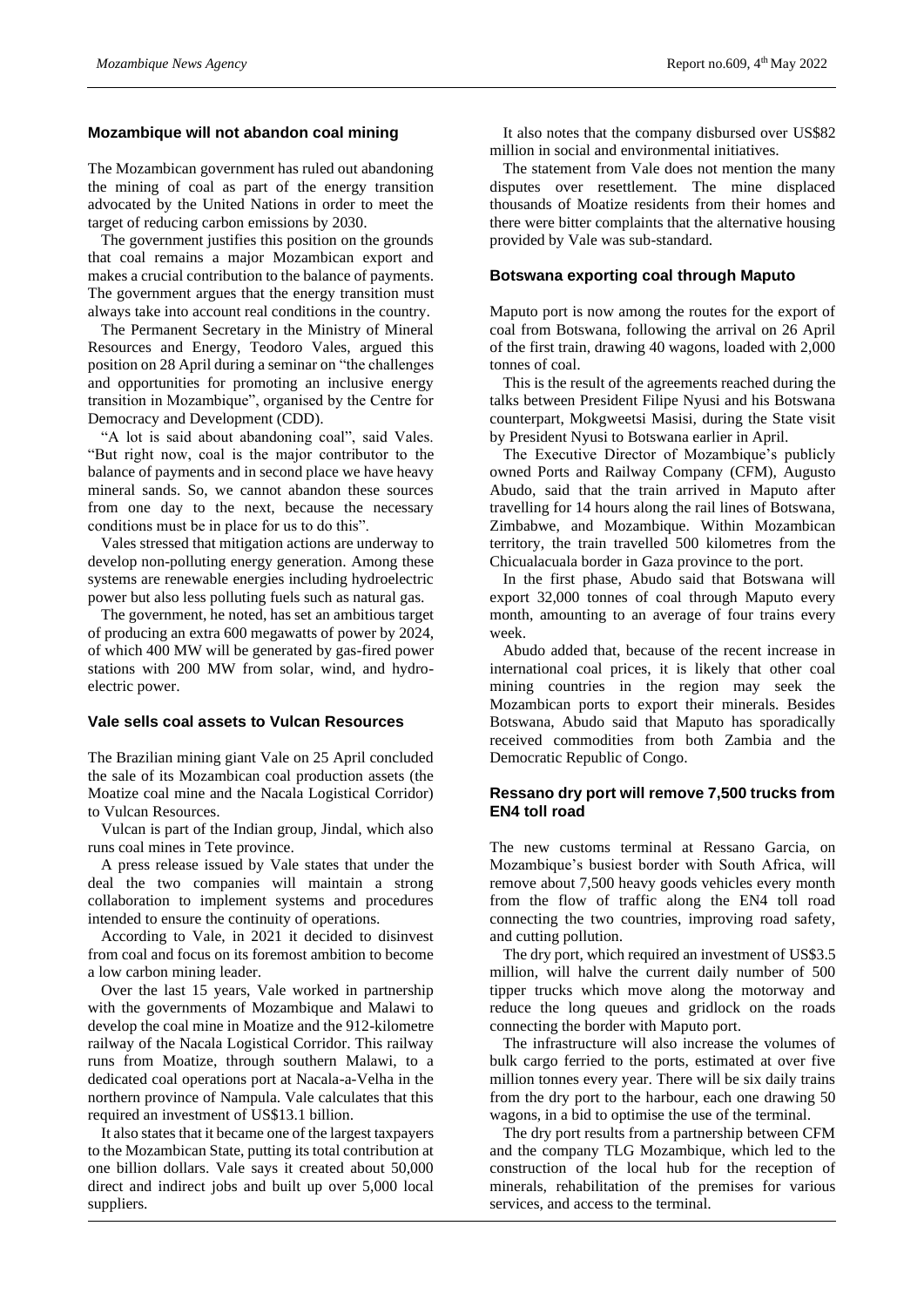# **Syrah increases graphite production at Balama**

The Australian mining company Syrah Resources on 27 April announced that in the first quarter of 2022 it increased both the production and sales of graphite from its mine in Balama district, in the northern Mozambican province of Cabo Delgado.

According to the company's quarterly report, it produced 46kt of natural graphite with 35kt sold and shipped. This was possible due to the opening up of a new shipping route through the port of Pemba, augmenting the route via Nacala. Syrah revealed that its first shipment from Pemba arrived in China in March with another two breakbulk shipments from Pemba scheduled in the third quarter of the year.

The company's operations are becoming even more profitable, with graphite being produced (free on board, FOB) at a cost of US\$464 per tonne, compared with average prices running at US\$573 per tonne.

During the first quarter of the year, 451 people were employed at Balama, not including contractors. The workforce is 96 per cent Mozambican, 37 per cent from the local community, and 18 per cent women.

Syrah also revealed that it has significant sales in its order book. It puts this down to strong growth in the Chinese and global electric vehicle market.

The Balama open cast mine covers 106 square kilometres and is reported to hold the largest graphite reserves ever discovered.

Graphite is a highly valued form of carbon due to its properties as a conductor of electricity. It is used in batteries and fuel cells and is the basis for the "miracle material" graphene.

#### **Uganda to support fight against terrorism**

Uganda has expressed its willingness to support Mozambique in fighting terrorism in the northern province of Cabo Delgado where, since October 2017, islamist terrorists have murdered nearly 3,000 civilians and displaced over 800,000.

Speaking during a three-day visit to Uganda, Mozambican President Filipe Nyusi said that this assistance will be channelled to the veterans of the country's liberation war who are now part of local militias assisting the armed forces in Cabo Delgado.

President Nyusi added that "Uganda is already supporting Mozambique logistically and one of the purposes of this visit is to thank the sister country".

President Nyusi added that Uganda intends to support agro-industrial development projects in Montepuez district, in Cabo Delgado, for liberation war veterans.

Ugandan President Yoweri Museveni said that friendship ties between the two countries will be transmitted to future generations through sustainable development projects. He stated that "Mozambique has vast tracts of land for agriculture and the idea is to bring farming tools and tractors and create associations in partnership with the war veterans".

#### **Panjane linked to electricity grid**

The Panjane administrative post in Magude district, Maputo province, was linked to the national electricity grid on 27 April, as part of the government's efforts to electrify all administrative posts by 2024.

Construction work took a year and consisted of building 33 kilometres of medium voltage power lines and four kilometres of low voltage power network. There are also two 100 kVA transformer posts with the capacity for 100 new connections. The project cost 62 million meticais (about US\$970,000).

Panjane administrative post is 45 kilometres from Magude town and consists of two localities, Chivongoenine and Chimbongoene, with a total population of 2,750. The immediate gains from the connection to the national grid are the electrification of Panjane Complete Primary School, the local health centre, the water supply system, and administrative residences as well as public lighting in the streets.

Implemented by the publicly-owned electricity company, EDM, the construction created 35 jobs, 25 of them for local people. Currently, work is underway to connect new consumers to the system, under the government's "Energy for All" programme.

During the inauguration ceremony, the Secretary of State for Maputo province, Vitoria Diogo, assured the population of Magude district that they will all have access to electricity by 2024 under the universal access to energy plans of the government.

She added that work has already begun to electrify before the end of the year the Mapulanguene administrative post, which is 110 kilometres from Magude town.

The programme to electrify all administrative posts was launched in 2020. So far, 33 administrative posts have been covered, 26 through the national grid and seven through isolated systems.

#### **Zambezia grapples with cholera outbreak**

At least 26 people have been admitted to Mopeia district hospital, in the central province of Zambezia, following an outbreak of cholera which began in March.

The health authorities in Mopeia are receiving between three and four patients every day, but they have managed to control the outbreak of acute diarrhoea and vomiting.

The Zambezia Head Doctor, Isaias Marcos, explained that "over the last two weeks, we recorded an outbreak of acute diarrhoea in Chimuara, the main town in Mopeia. But we managed to bring the situation under control. Now we are recording cases across the district with an average of three to four cases a day".

To prevent the spread of the disease, the health authorities have launched a wide range of measures such as awareness drives for the communities promoting good hygiene practices and treating water with chlorine.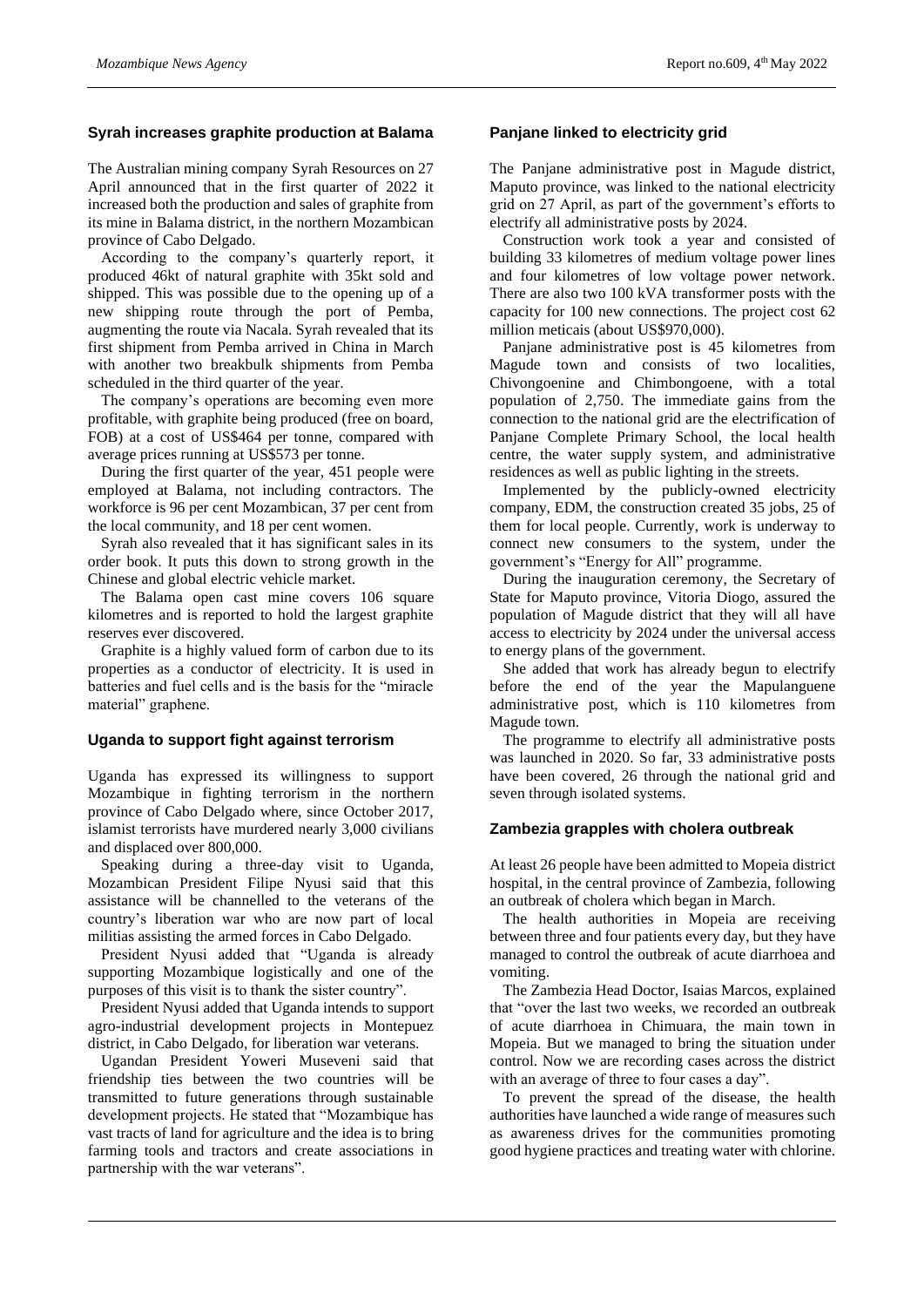# **National Health Institute launches drone project**

Mozambique's National Health Institute (INS) on 22 April launched the second phase of a study on the use of drones to transport medical samples and equipment to and from remote areas.

Under the project, the drones will deliver tests, vaccines, and other emergency supplies to hard to reach health facilities with the return flights bringing back samples for testing for infectious diseases such as Covid-19, tuberculosis, and HIV.

The project will take place in the southern province of Inhambane in a partnership between the INS, logistics experts Swoop Aero, and the non-governmental organisation VillageReach.

According to the National Director of Public Health Laboratories in the INS, Sofia Viegas, "we hope to obtain pleasing results to improve the efficiency in the national health system, regarding the care of the population in areas that are difficult to access".

She added that the first phase of the study showed promising results regarding the safety and feasibility of using drones for transporting samples of Covid-19 and tuberculosis.

In the second phase, samples will be collected daily leading to a quicker diagnosis of infectious diseases and the faster treatment of patients. About 100,000 people are expected to benefit directly from the project.

VillageReach Country Director Rotafina Donco pointed out that "the drones offer progress in epidemiological disease surveillance and early detection of outbreaks. This becomes especially important for underreached communities at the last mile. It also creates more equitable access to rapid diagnosis and treatment for rural populations, fulfilling the promise of primary health care services for all".

The Drones for Health programme in Inhambane forms part of a multi-phase approach to establishing routine drone operations in Mozambique. The first phase took place in Maputo province between 2018 and 2020 during which 140 laboratory samples of Covid-19 were transported with a total airtime of ten hours. This confirmed that drone transport does not compromise the quality of laboratory samples compared to ground transport.

Set up in 1975, the year of Mozambican independence, the INS is the body which manages, regulates, and inspects all activities concerned with the production of scientific evidence in the health area.

# **Agreement with Millennium Challenge corporation signed**

The Mozambican government and the US Millennium Challenge Corporation (MCC) on 20 April in Washington signed a revised agreement on the Compact Development Fund (CDF).

The packages of aid provided by the MCC are known as "compacts", and the agreement seeks to strengthen the capacity of the Compact II Development Office

(GDC-II) in identifying and designing the projects that will form part of the Compact.

With the signature of the revised CDF agreement, according to a release from the Mozambican Ministry of Economy and Finance, US\$10.75 million will be allocated for the preparation of Compact II, which is expected to benefit the entire country, but with a geographical emphasis on the central province of Zambezia.

The Minister of Economy and Finance, Max Tonela, who signed the agreement, said his signature represents an important commitment to the qualitative design of Compact II. He said the compact will contain projects in areas such as the promotion of investments in commercial agriculture, rural connectivity and transport, and the integrated management of climate and coastal development.

For her part, the MCC Deputy President for Compact Operations, Fatema Z. Sumar, said "with the funding that will be made available, the MCC and the Mozambican government will work to identify investment projects to reduce poverty and to speed up inclusive and sustainable economic growth".

It is expected that Compact II will be signed in 2023. The first MCC compact, valued at US\$509 million, ran from 2008 to 2013.

# **British company to support transport infrastructure development**

The British company Mott MacDonald has announced that it will be supporting the Mozambican government's efforts to improve the country's road network and other infrastructure. The funding for this assistance will come from the Millennium Challenge Corporation (MCC), which will provide US\$4.3 million over five years as part of its "Transportation and Vertical Structures Practice in Africa" project.

According to Mott MacDonald, economic growth in Mozambique has been restricted by limited infrastructure and high transport costs. The company will work with the Mozambican government and MCC to identify projects to improve roads and logistical infrastructure, support institutional, regulatory, and legal reform and enhance the technical planning processes.

The company points out that "improved transport links will make it easier for people living in remote communities to travel to urban centres for more employment opportunities, and access essential services such as health care and education".

Mott MacDonald's Kevin Hardy declared "we are pleased to continue to support MCC and the government of Mozambique in promoting economic growth by improving rural transportation infrastructure and services in Zambezia province. We look forward to applying our technical, analytical, and managerial knowledge and experience to support MCC's work by promoting political and economic stability, strengthening the country's resilience to climate change, and reducing poverty".